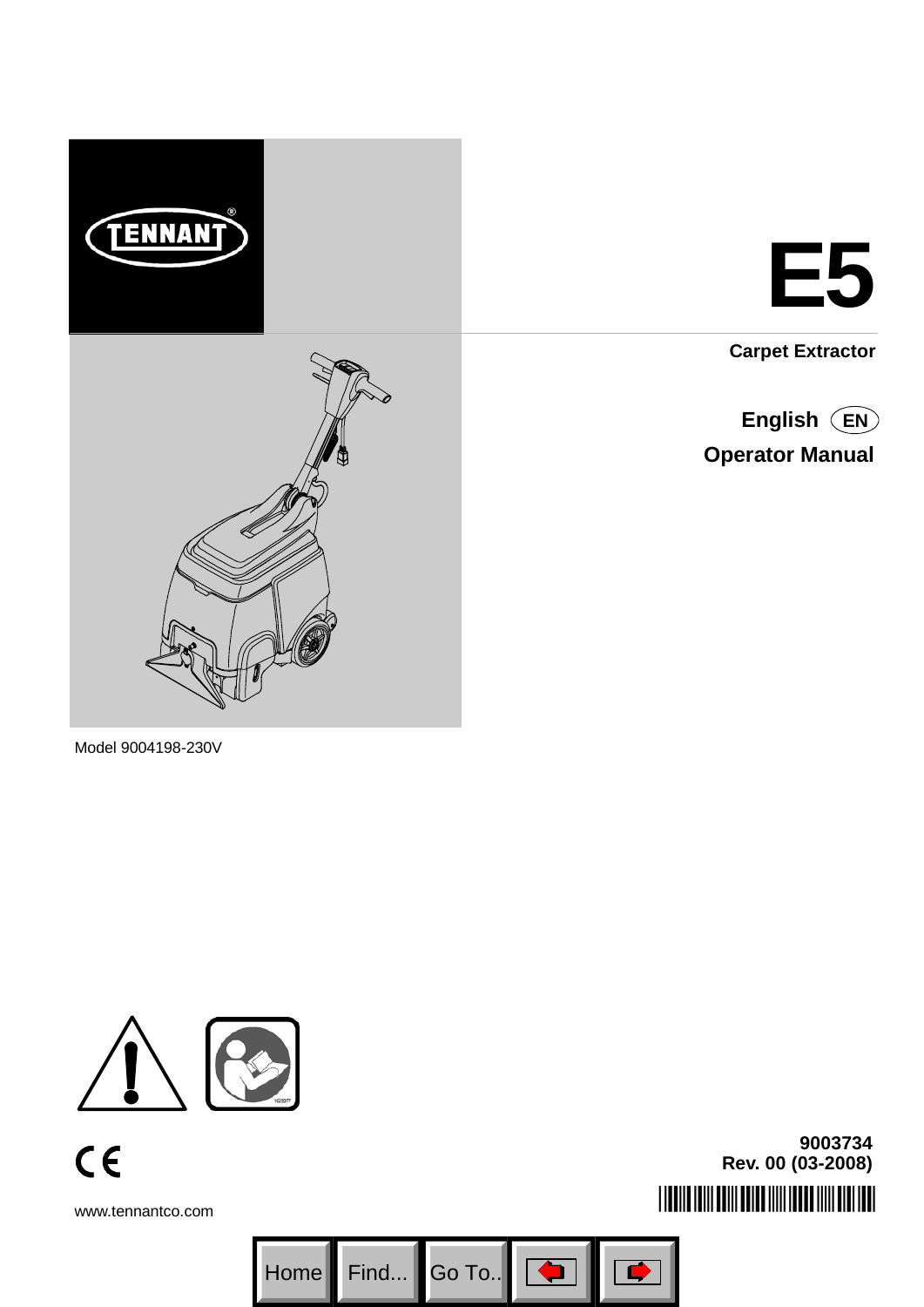# **EN OPERATION**

This manual is furnished with each new model. It provides necessary operation and maintenance instructions.

#### **Read this manual completely and understand the machine before operating or servicing it.**

A complete illustrated Parts Manual is also furnished with each new model. Use the Parts Manual to order replacement parts. To ensure prompt delivery, follow the "HOW TO ORDER PARTS" instructions printed in the Parts Manual.

This machine will provide excellent service. However, the best results will be obtained at minimum costs if:

- The machine is operated with reasonable care.
- The machine is maintained regularly per the machine maintenance instructions provided.
- The machine is maintained with manufacturer--supplied or equivalent parts.

**UNCRATING MACHINE:** Carefully check carton for signs of damage. Report damages at once to carrier.



#### **PROTECT THE ENVIRONMENT**

Please dispose of packaging materials and old machine components in an environmentally safe way according to local waste disposal regulations.

> Richard van den Hoogen Design and Development Management

. Co

Always remember to recycle.

#### $\mathsf{EN}\,\mathbb{C}$   $\mathsf{DECLARATION}$  of  $\mathsf{CONFORMITY}$ Machine Type: E5 Carpet Extractor No.: 9004198



Go To..

This machine is in conformity with the following directives and standards:

• Machinery Directive: 98/37/EC • EMC Directive: 89/336/EC, 91/263/EC, 92/31/EC, 93/67/EC and 93/68/EC

- Low Voltage Directive: 73/23/EC, 93/68/EC
- Harmonized Standards: EN 60335-2-68

**TENNANT Europe Uden** Industrielaan 6 5405 AB P.O. Box 6 5400 AA<br>Uden - The Netherlands Uden, 2/6/08

#### **TENNANT N.V. Industrielaan 6 5405 AB** P.O. Box 6 5400 AA Uden-The Netherlands

europe@tennantco.com www.tennantco.com

Specifications and parts are subject to change without notice.

Original instructions, copyright © 2008 TENNANT Company. All rights reserved. Printed in China

## **MACHINE DATA**

| Please fill out at time of installation<br>for future reference. |  |  |  |  |
|------------------------------------------------------------------|--|--|--|--|
| Model No. - _____________________                                |  |  |  |  |
|                                                                  |  |  |  |  |
|                                                                  |  |  |  |  |
|                                                                  |  |  |  |  |
|                                                                  |  |  |  |  |
|                                                                  |  |  |  |  |
|                                                                  |  |  |  |  |

# **TABLE OF CONTENTS**

| SAFETY PRECAUTIONS<br>GROUNDING INSTRUCTIONS                                                                   | 3<br>4             |
|----------------------------------------------------------------------------------------------------------------|--------------------|
| <b>SAFETY LABELS</b>                                                                                           | 4                  |
| <b>MACHINE COMPONENTS </b>                                                                                     | 5                  |
| MACHINE SETUP<br>INSTALLING BRUSH<br>$FILLING$ SOLUTION TANK $\ldots, \ldots, \ldots$<br>CONNECTING POWER CORD | 6<br>6<br>6<br>7   |
| MACHINE OPERATION<br>CLEANING CARPETS<br><b>CLEANING WITH ACCESSORY</b><br>TOOLS (Option)                      | 7<br>7<br>7<br>9   |
| MACHINE MAINTENANCE<br>AFTER EACH USE<br>AFTER EVERY 100 HOURS OF USE<br>BRUSH MOTOR MAINTENANCE               | 9<br>9<br>11<br>11 |
| STORING MACHINE                                                                                                | 11                 |
| RECOMMENDED STOCK ITEMS                                                                                        | 11                 |
| TROUBLESHOOTING                                                                                                | 12                 |
| MACHINE SPECIFICATIONS                                                                                         | 13                 |

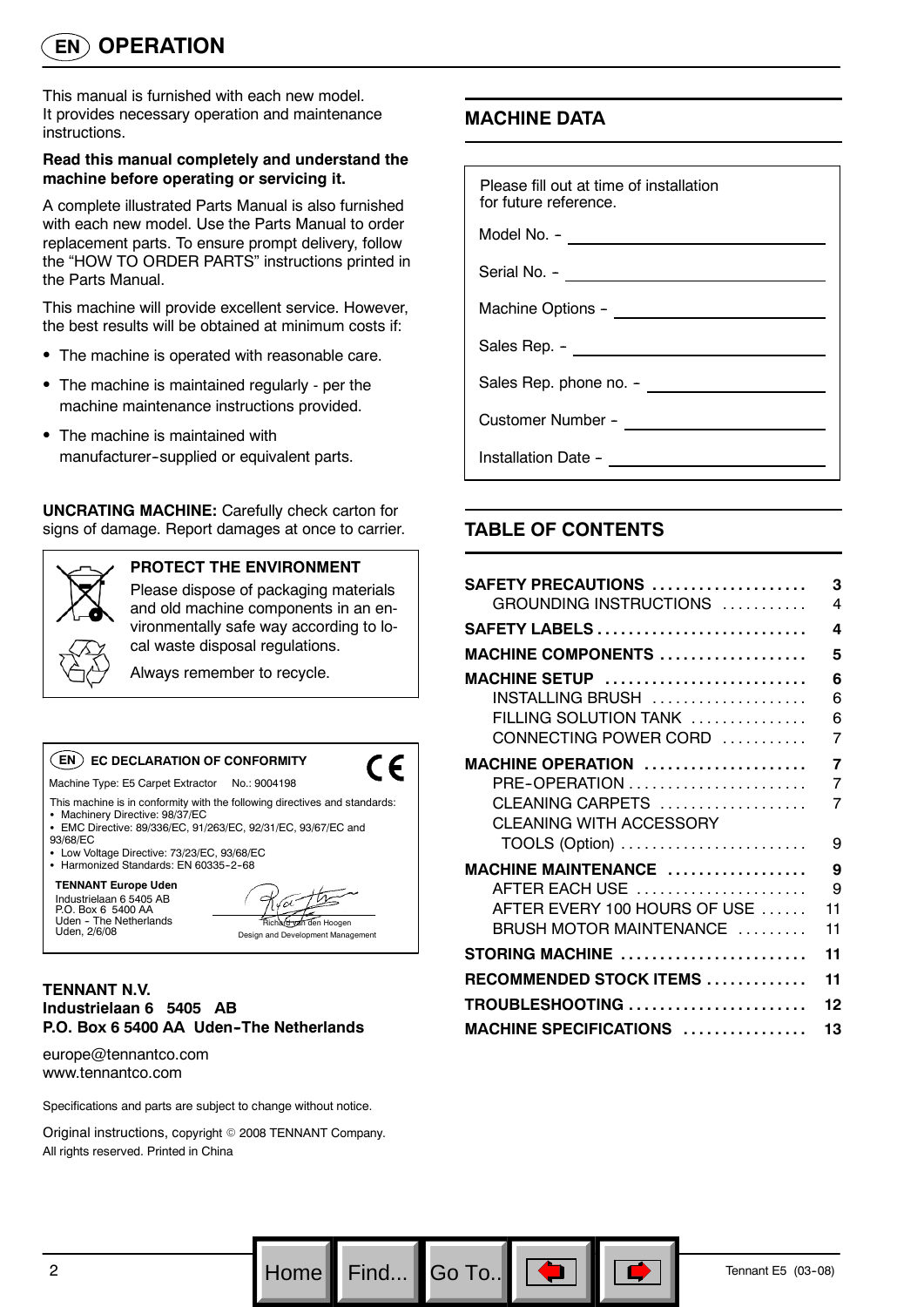## **SAFETY PRECAUTIONS**

**This machine is intended for commercial use. It is designed exclusively to clean carpet and upholstery in an indoor environment and is not constructed for any other use. Use only manufacturer's recommended attachments.**

#### **All operators must read, understand and practice the following safety precautions.**

The following warning alert symbol and the "FOR SAFETY" heading are used throughout this manual as indicated in their description:

**WARNING: To warn of hazards or unsafe practices which could result in severe personal injury or death.**

**FOR SAFETY: To identify actions which must be followed for safe operation of equipment.**

**The following safety precautions signal potentially dangerous conditions to the operator or equipment.**

**A WARNING: Fire Or Explosion Hazard** 

- **Do Not Use or Pick Up Flammable Materials**
- **Only Use Commercially Available Floor Cleaners intended for machine application.**
- **Do Not Use Near Flammable Liquids, Vapors Or Combustible Dusts.**

**This machine is not equipped with explosion proof motors. The electric motors will spark upon start up and during operation which could cause a flash fire or explosion if machine is used in an area where flammable vapors/liquids or combustible dusts are present.**

**AL WARNING: Electrical Hazard** 

- Do Not Operate With Damaged Power Cord.
- Do Not Modify Power Cord Plug.
- **-- Unplug Power Cord Before Servicing Machine.**

**If the power cord is damaged or broken, it must be replaced by the manufacturer or its service agent or a similarly qualified person in order to avoid a hazard.**

**WARNING: Spinning Brush. Keep Hands Away. Unplug Power Cord Before Servicing Machine.**

**A WARNING: Electrical Shock Hazard. Do Not Use Outdoors. Do Not Expose To Rain. Store Indoors.**

#### **FOR SAFETY:**

- **1. Do not operate machine:**
	- **Unless trained and authorized.**
	- **Unless operator manual is read and understood.**
	- In an area where flammable vapors/liquids **or combustible dusts are present.**
	- Unless power cord is properly grounded. **Only use the manufacturer-supplied power cord which is designed exclusively for this machine. Do not use additional extension cords.**
	- Outdoors.
	- If not in proper operating condition.
	- **In standing water.**
- **2. Before operating machine:**
	- **Make sure all safety devices are in place and operate properly.**
	- Place wet floor signs as needed.
- **3. When operating machine:**
	- Do not run machine over power cord.
	- **Do not pull machine by plug or power cord.**
	- **Do not pull power cord around sharp edges or corners.**
	- Do not unplug by pulling on power cord.
	- Do not stretch power cord.
	- Do not handle plug with wet hands.
	- **Keep power cord away from heated surfaces.**
	- **Report machine damage or faulty operation immediately.**
	- Do not allow children to play on or around **machine.**
	- **If foam or liquid begins to leak from machine, immediately shut off machine.**
- **4. Before leaving or servicing machine:**
	- **Turn off machine.**
	- Unplug power cord from wall outlet.
- **5. When servicing machine:**
	- Unplug power cord from wall outlet.
	- Avoid moving parts. Do not wear loose **jackets, shirts, or sleeves.**
	- Do not power spray or hose off machine. **Electrical malfunction may occur.**
	- Use manufacturer-supplied or approved **replacement parts.**
	- All repairs must be performed by a **qualified service person.**
	- **Do not modify the machine from its original design.**
- **6. When transporting machine:**

Go To.

- Unplug power cord from wall outlet.
- **Get assistance when lifting machine.**
- Do not wheel up or down stairs.
- Use tie-down straps to secure machine to **truck or trailer.**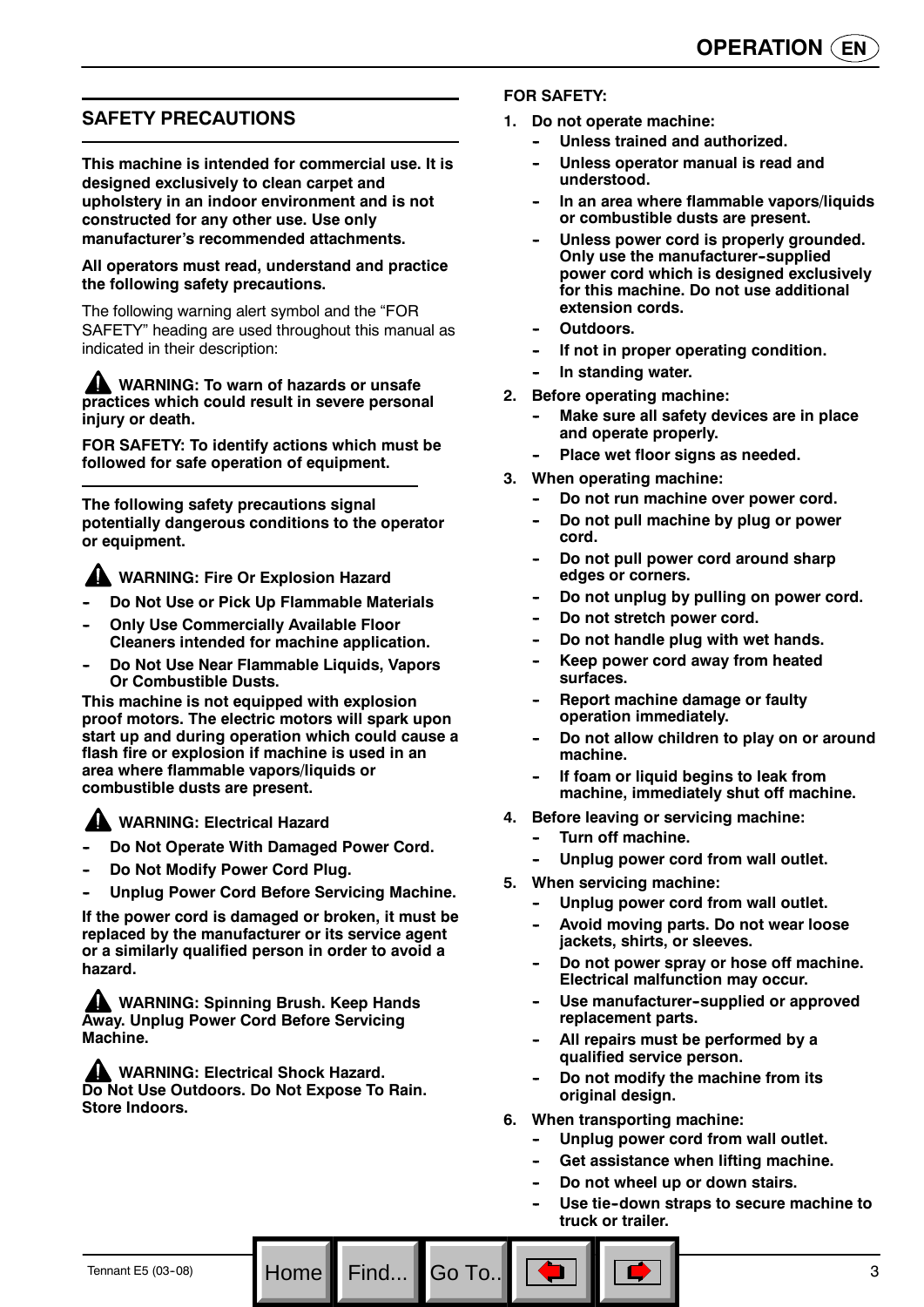#### **GROUNDING INSTRUCTIONS**

This machine must be grounded. If it should electrically malfunction, grounding provides a path of least resistance for electrical current to reduce the risk of electrical shock. This machine is equipped with a power cord having an equipment-grounding conductor and grounding plug. The plug must be plugged into an appropriate outlet that is properly installed in accordance with all local codes and ordinances.

# **SAFETY LABELS**

The safety labels appear on the machine in the locations indicated. Replace labels if they are missing or become damaged or illegible.



Find...

**to whether the outlet is properly grounded. Do not modify the plug provided with the machine. If it will not fit the outlet, have a proper outlet installed by a qualified electrician.**

**A** WARNING: Improper connection of the equipment-grounding conductor can result in a **risk of electric shock. Check with a qualified electrician or service person if you are in doubt as**

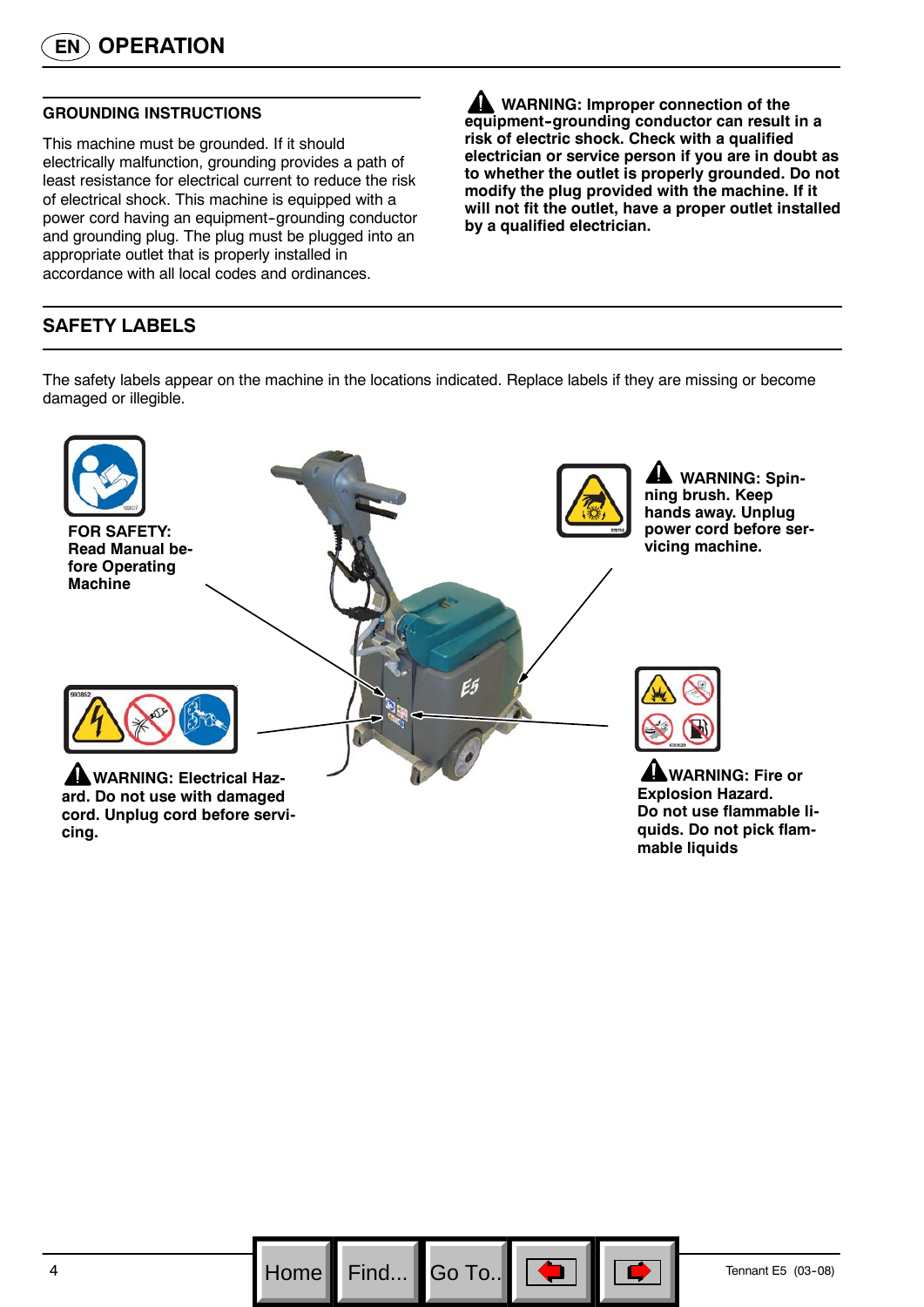**24**

**23**

**22**

## **MACHINE COMPONENTS**



- 1. Adjustable Control Handle
- 2. Main Power On/Off Switch
- 3. Cleaning Mode Switch
- 4. Start Triggers
- 5. Handle Adjustment Lever
- 6. 15 m Power Cord
- 7. Power Cord Strain Relief Clip
- 8. Power Cord Hook
- 9. 7.5A Machine Circuit Breaker Button
- 10. 2.5A Brush Circuit Breaker Button
- 11. Recovery Window
- 12. Tank Cover
- 13. Main Wheels

#### **SWITCH SYMBOLS**

- ı Power On
- Power Off  $\circ$

Solution

Brush

14. Curb Climbing/Tilt Wheels

- 15. Vacuum Shut-Off Float
- 16. Recovery Tank
- 17. Solution Tank
- 18. Solution Hose
- 19. Solution Hose Screen
- 20. Hour meter
- 21. Vacuum intake Screen
- 22. Accessory Tool Solution Hose Coupler
- 23. Accessory Tool Vacuum Hose Port
- 24. Vacuum Shoe
- 25. Brush Base
- 26. Brush Idler Plate Locking Knob



Go To..

Accessory Tool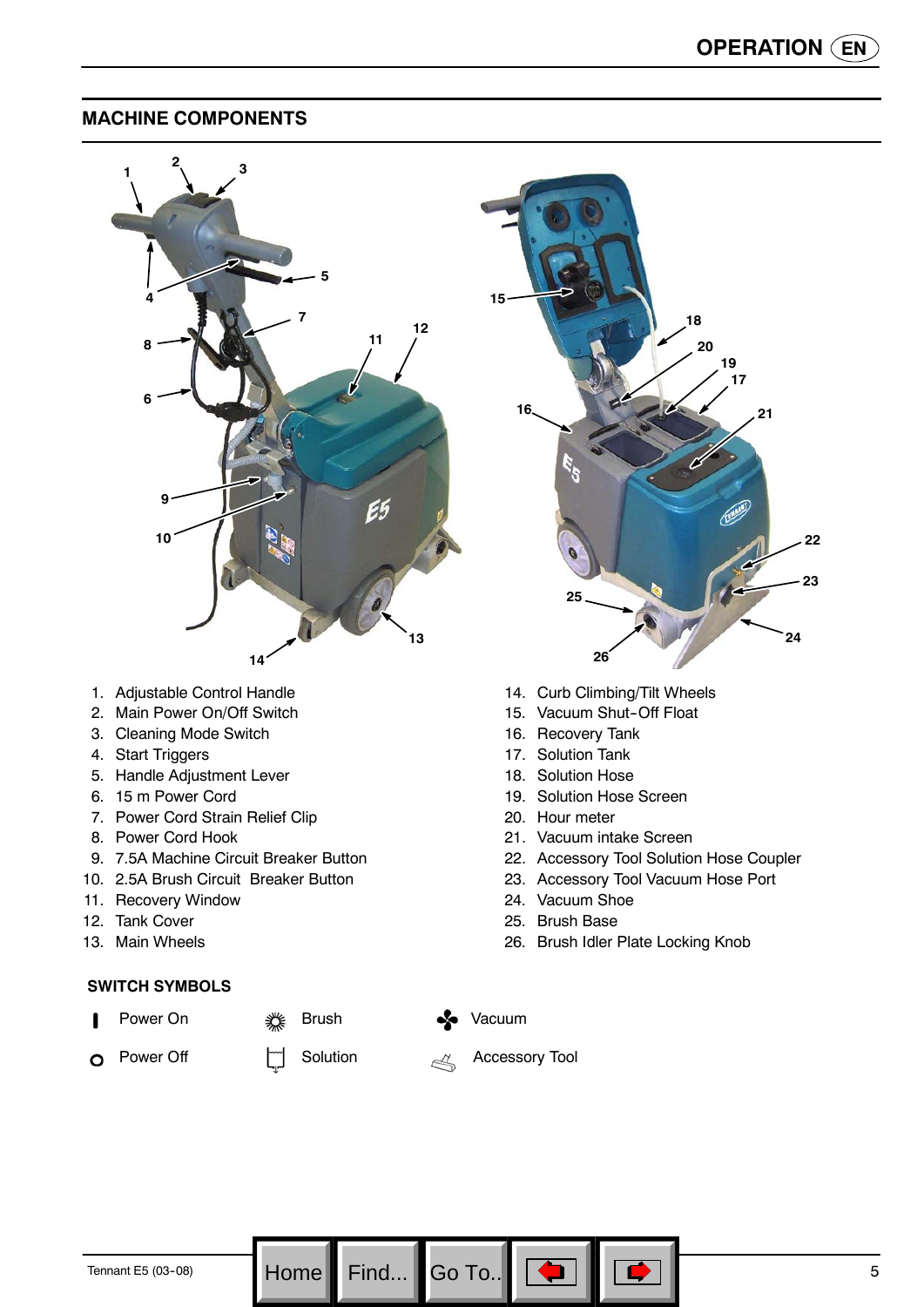## **MACHINE SETUP**

#### **INSTALLING BRUSH**

#### **FOR SAFETY: Before installing brush, turn off machine and unplug power cord from wall outlet.**

- 1. Remove the brush idler plate from the brush base. Turn the idler plate locking knob counter-clockwise to remove (Figure 1).
- 2. Connect the slotted end of the brush to the drive hub (Figure 2).



**FIG. 1 FIG. 2**

3. Connect the idler plate to the brush and reinstall the idler plate. Make sure the idler plate hooks engage the brush base and that the locking knob is secure (Figure 3).



**FIG. 3**

*NOTE: If storing the machine for an extended period, remove the brush to prevent a flat spot.*

#### **FILLING SOLUTION TANK**

- 1. Lift the cover and remove the solution tank from the machine (Figure 4).
- 2. Fill the solution tank with 19 L of clean water (50°C maximum temperature) (Figure 5). Partially fill if unable to lift a full tank.



**ATTENTION: Do not use the recovery tank to fill the solution tank. Dirt from the recovery tank may cause damage to the solution pump.**

### **WARNING: Fire Or Explosion Hazard, Do Not Use or Pick Up Flammable Materials.**

3. Submerge the solution hose screen into the solution tank and close the cover (Figure 6).



Go To.



**FIG. 6**

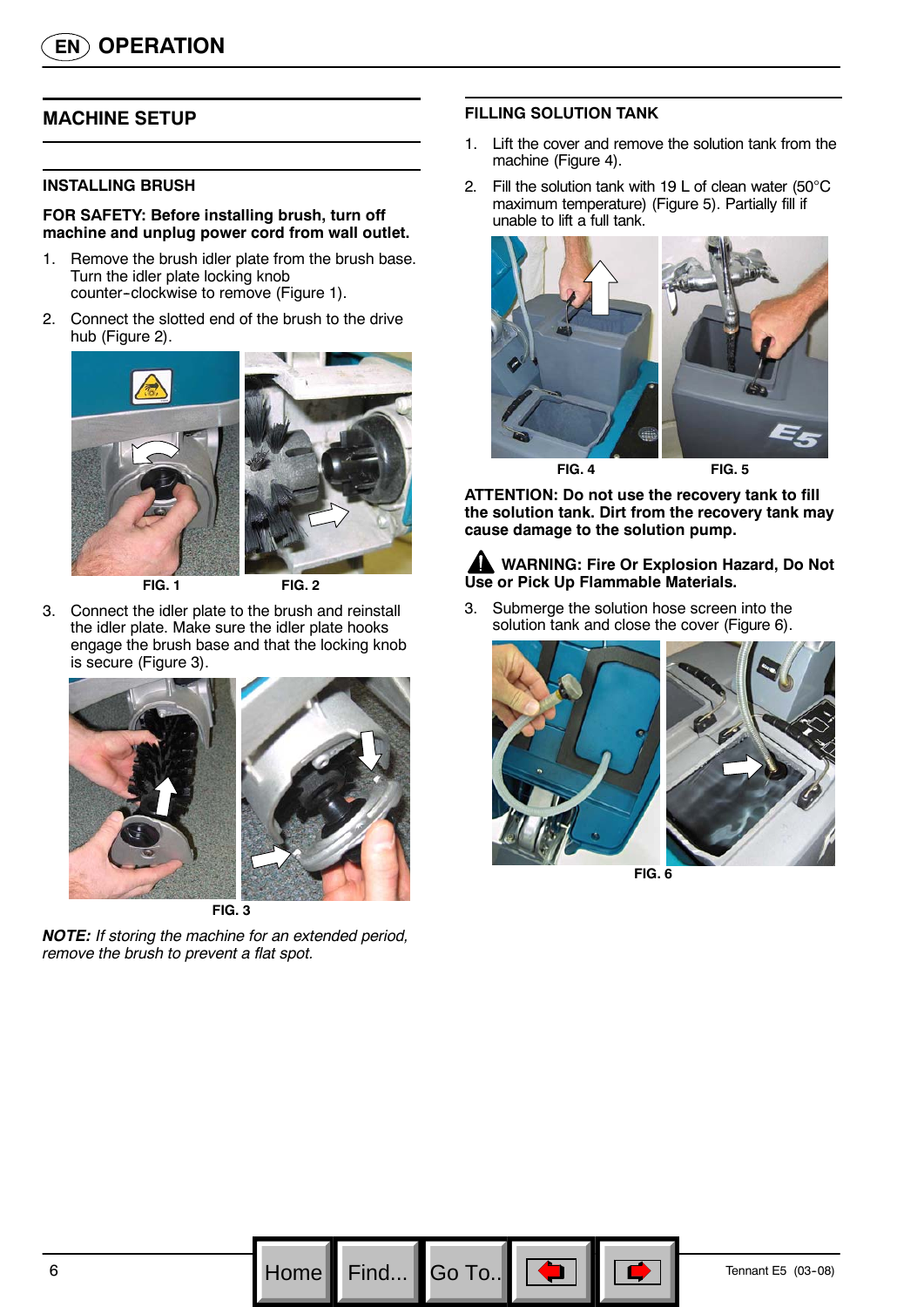#### **CONNECTING POWER CORD**

1. Plug the supplied power cord into the machine and attach the power cord to the strain relief clip as shown (Figure 7).

**FOR SAFETY: Do not operate machine unless power cord is properly grounded. Only use the manufacturer--supplied power cord which is designed exclusively for this machine. Do not use additional extension cords.**

2. Plug the power cord into a properly grounded wall outlet (Figure 8).





**FIG. 7 FIG. 8**

**WARNING: Electrical Hazard, Do Not Operate With Damaged Power Cord.**

**If the power cord is damaged or broken, it must be replaced by the manufacturer or its service agent or a similarly qualified person in order to avoid a hazard.**

3. Wrap the power cord around the handle and cord hook when storing machine. To remove power cord, turn the cord hook upward (Figure 9).



**FIG. 9**

Home

#### **MACHINE OPERATION**

**FOR SAFETY**: **Do not operate machine unless operator manual is read and understood.**

#### **PRE-OPERATION**

- 1. Inspect power cord for damage.
- 2. Vacuum the carpet and remove debris from area.
- 3. Using a pump-up sprayer, spray the carpet with an approved pre-treatment detergent (Figure 10).

*Contact your dealer for recommended cleaning detergents.*



**FIG. 10**

**WARNING: Fire Or Explosion Hazard. Do Not Use Flammable Materials. Only Use Commercially Available Floor Cleaners intended for machine application.**

#### **CLEANING CARPETS**

#### **WARNING: Fire or Explosion Hazard, Do Not Use or Pick Up Flammable Materials.**

1. Pull the handle adjustment lever and adjust the handle to a comfortable operating height (Figure 11). Release the lever to lock the position.



**FIG. 11**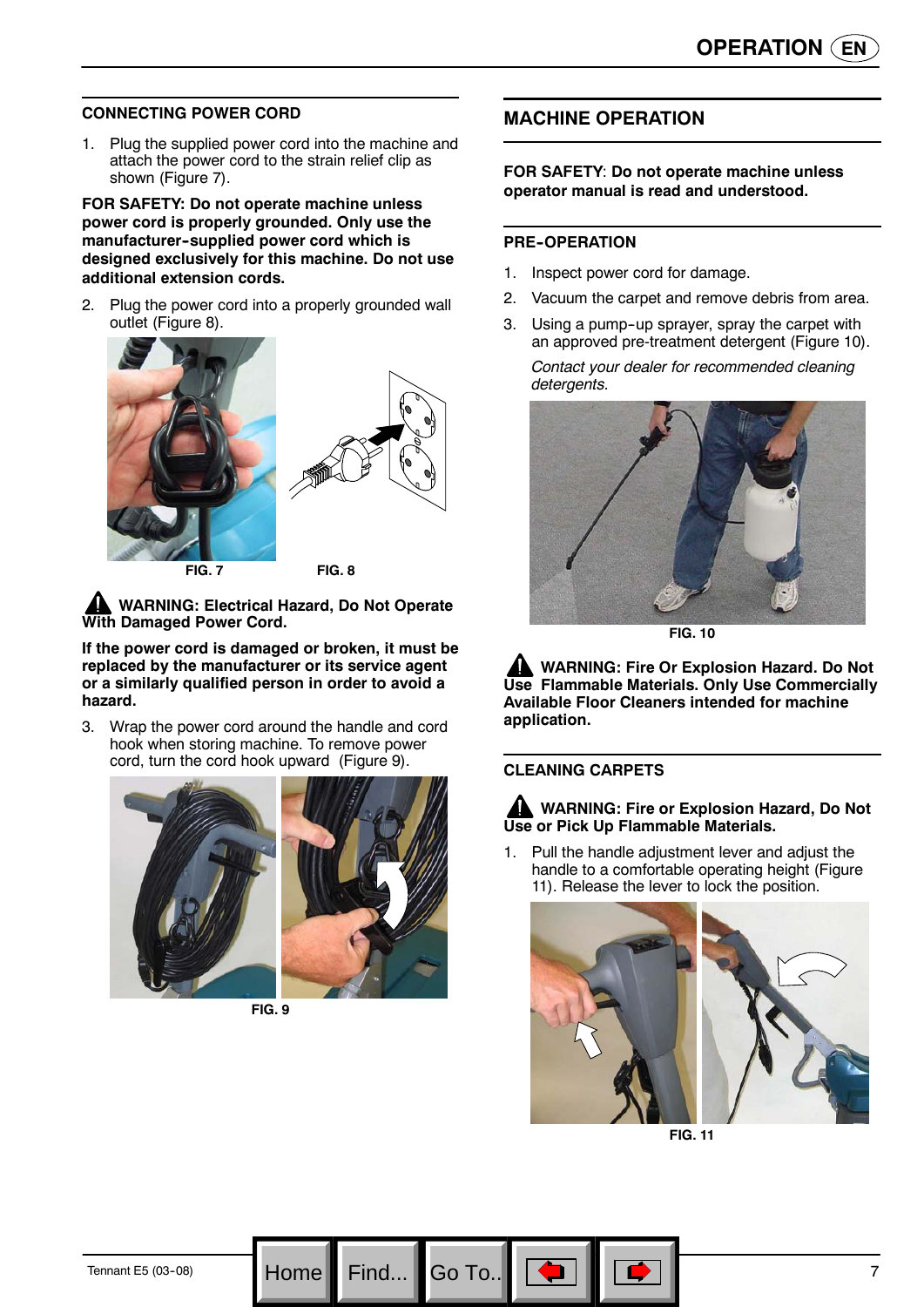- 2. Press the main power switch to the on ( I ) position (Figure 12).
- 3. Press the cleaning mode switch towards the vacuum/brush/solution mode (Figure 13).



**FIG. 12 FIG. 13**

- 4. To begin cleaning, pull the start triggers and slowly pull the machine backwards in a straight path (Figure 14).
- 5. Release the triggers at the end of the path and continue to pull the machine to pick up the excess solution.



**FIG. 14**

6. Tip the machine back to the rear tilt wheels (1) and push the machine forward to the beginning of the next path (2) (Figure 15). Overlap each path by 50 mm.



**FIG. 15**

**FOR SAFETY: When operating machine, do not run machine over power cord.**

7. View the water pickup from the recovery window (Figure 16). When the water pickup stops, unplug the power cord and empty the recovery tank.

The machine is equipped with a vacuum shut-off float that will automatically stop the water pickup when the recovery tank reaches the full point. A sudden change in vacuum motor sound will occur.



**FIG. 16**

**ATTENTION: Check for excessive foam in the recovery tank. Empty tank if excessive. Foam may not activate the shut--off float which may result in vacuum motor damage.**

#### **FOR SAFETY: When operating machine, if foam or liquid begins to leak from machine, immediately shut off machine.**

8. For heavily soiled areas, press the cleaning mode switch towards the brush mode or the brush/solution mode (Figure 17). This allows you to operate only the brush or the brush with solution as needed.



**FIG. 17**

9. The brush circuit breaker will trip if the brush is obstructed. To reset the circuit breaker, unplug the power cord, remove the obstruction and reset the 2.5 amp circuit breaker button (Figure 18). If the circuit breaker does not reset immediately, allow the motor to cool.

**FOR SAFETY: Before removing obstruction from brush unplug power cord from wall outlet.**

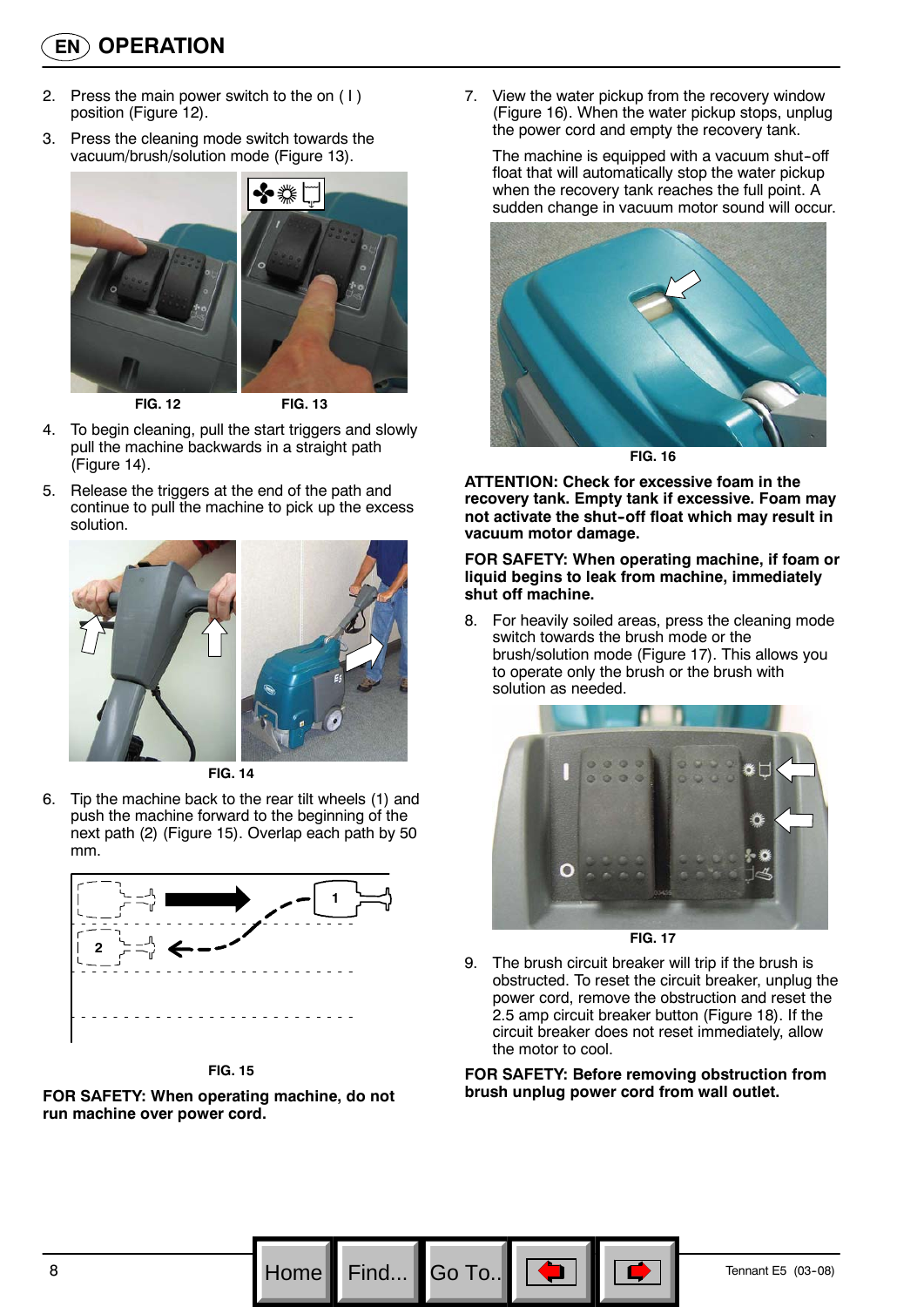

**FIG. 18**

10. When transporting machine, roll the machine on both the main and rear tilt wheels.



**FOR SAFETY: When transporting machine, do not wheel up or down stairs.**

#### **CLEANING WITH ACCESSORY TOOLS (Option)**

1. Connect the accessory tool hoses to solution hose coupler and vacuum hose port located at the front of the machine (Figure 19).



**FIG. 19**

- 2. Fill the solution tank (See FILLING SOLUTION TANK on page 6).
- 3. Press the main power switch to the on ( I ) position (Figure 20). Press the cleaning mode switch towards the accessory tool mode (Figure 21).



**FIG. 20 FIG. 21**

4. Operate the accessory tool (Figure 22).

**WARNING: Fire or Explosion Hazard, Do Not Use or Pick Up Flammable Materials.**



**FIG. 22**

#### **MACHINE MAINTENANCE**

To keep the machine in good working condition, simply follow the machine's maintenance procedures.

**FOR SAFETY: Before performing maintenance procedures turn off machine and unplug power cord from wall outlet.**

**ATTENTION: Contact an Authorized Service Center for machine repairs.**

#### **AFTER EACH USE**

1. Wipe clean the power cord and inspect it for damage (Figure 23). Wrap power cord around handle and cord hook when not in use (Figure 24).



**FIG. 23 FIG. 24**

**WARNING: Electrical Hazard, Do Not Operate With Damaged Power Cord.**

**If the power cord is damaged or broken, it must be replaced by the manufacturer or its service agent or a similarly qualified person in order to avoid a hazard.**

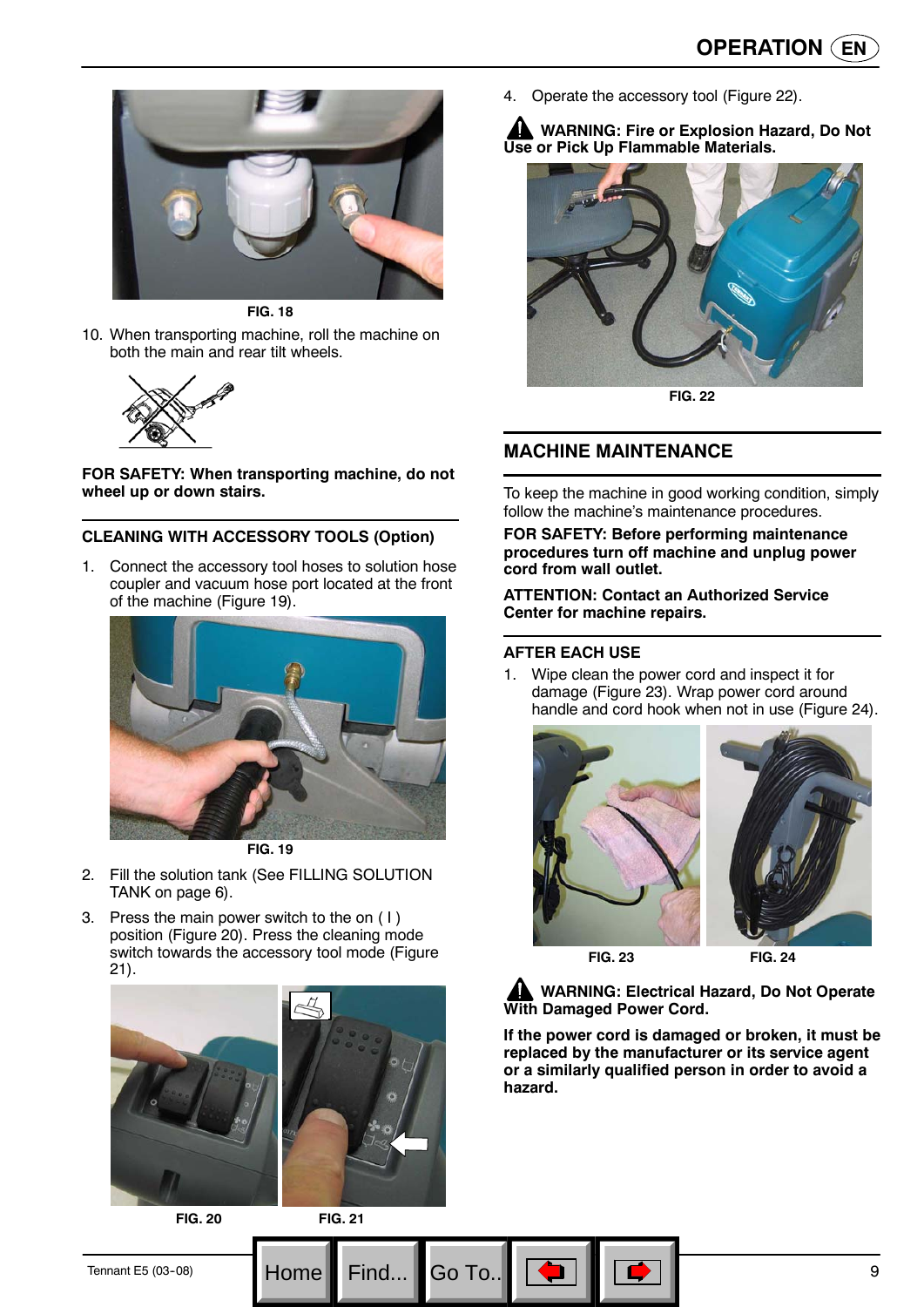# **EN OPERATION**

2. Empty the recovery and solution tanks and thoroughly rinse with clean water (Figure 25).



**FIG. 25**

3. Clean the vacuum shut-off float (Figure 26) and the vacuum intake screen of any debris buildup (Figure 27).





4. Clean the solution hose screen (Figure 28).





**FIG. 28**



#### **FOR SAFETY: Before tipping machine back, unplug power cord from wall outlet.**



**FIG. 29 FIG. 30**

6. Clean the vacuum shoe slot of any debris (Figure 31).

**FOR SAFETY: Before tipping machine back, unplug power cord from wall outlet.**



**FIG. 31**

7. Clean the machine with an all purpose cleaner and damp cloth (Figure 32).



**FIG. 32**

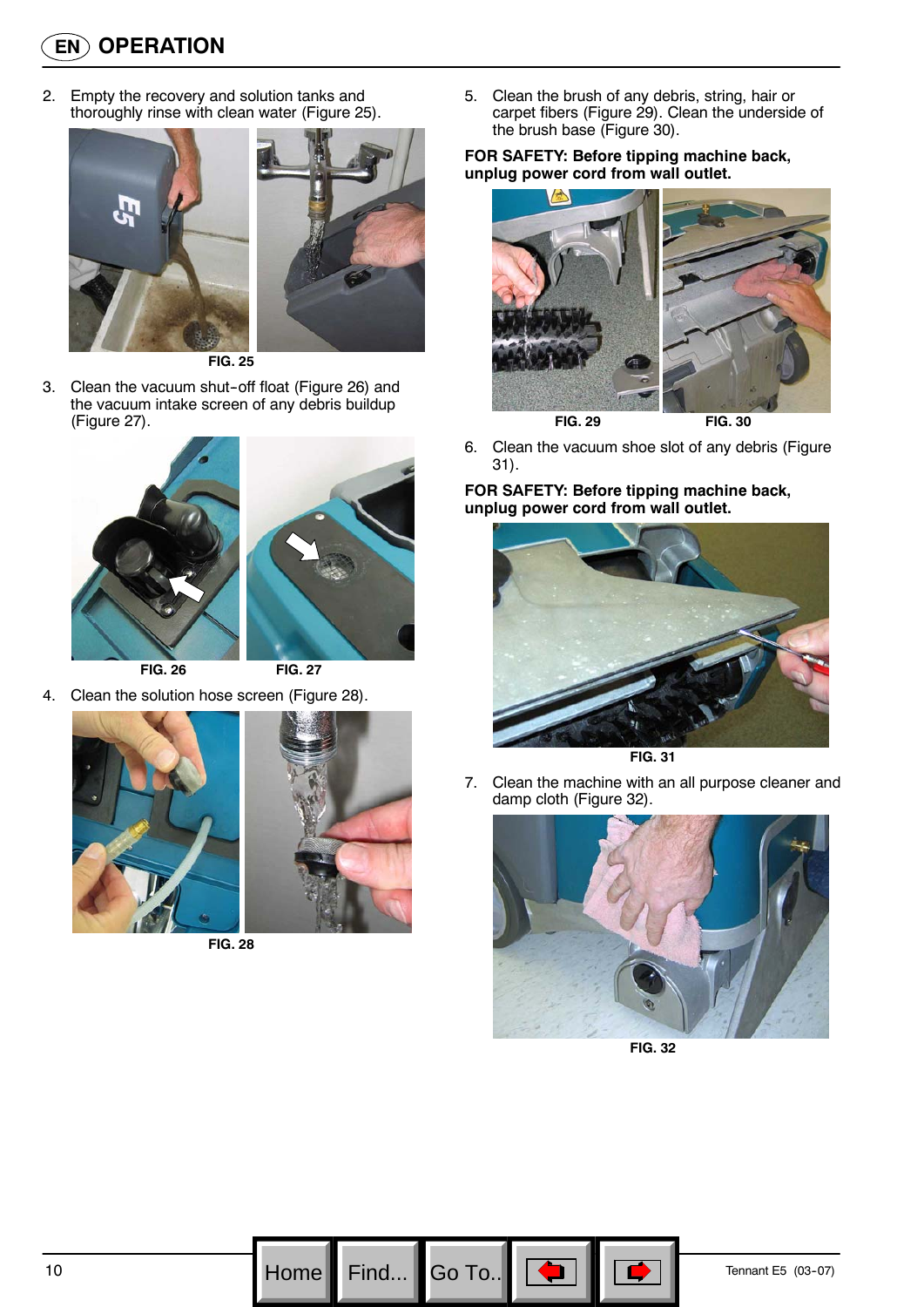#### **AFTER EVERY 100 HOURS OF USE**

- 1. Flush the solution system with white vinegar to remove any chemical deposits. Pour 1/2 gal/2.2 L of white vinegar into the solution tank and operate the machine for 1-2 minutes, then let vinegar sit for up to six hours. Rinse solution system with water.
- 2. Remove the spray tips and soak in white vinegar to prevent clogging. Do not use a pointed object to clean out spray tip, damage will occur (Figure 33).

#### **FOR SAFETY: When servicing machine, unplug power cord from wall outlet.**





## **STORING MACHINE**

Empty tanks and store the machine in a dry area in the upright position. Neatly wrap power cord around handle and cord hook. Remove the brush to prevent a flat spot.

**If storing machine in freezing temperatures, purge solution system and pump from all water.**

**WARNING: Electrical Shock Hazard. Do Not Use Outdoors. Do Not Expose To Rain. Store Indoors.**

## **RECOMMENDED STOCK ITEMS**

Refer to the Parts List Manual for recommended stock items. Stock Items are clearly identified with a bullet preceding the parts description. See example below:

| 26 | 1017380    | (00000000- | ) Home, Drain, Assy, 1.5d X 29.5l, Blk, Flx |
|----|------------|------------|---------------------------------------------|
| 27 | 1008639    | (00000000- | Drain Assy                                  |
|    | 28 1019563 | (00000000- | ) · Strap, Drain Cap                        |
| 29 | 1008637    | (00000000- | ) • O Ring, 1.48" Id, 1.76" Od              |

#### **BRUSH MOTOR MAINTENANCE**

**Contact an Authorized Service Center for carbon brush replacement.**

| <b>Carbon Brush Replacement</b> | <b>Hours</b> |
|---------------------------------|--------------|
| Brush Motor                     | 500          |

Go To..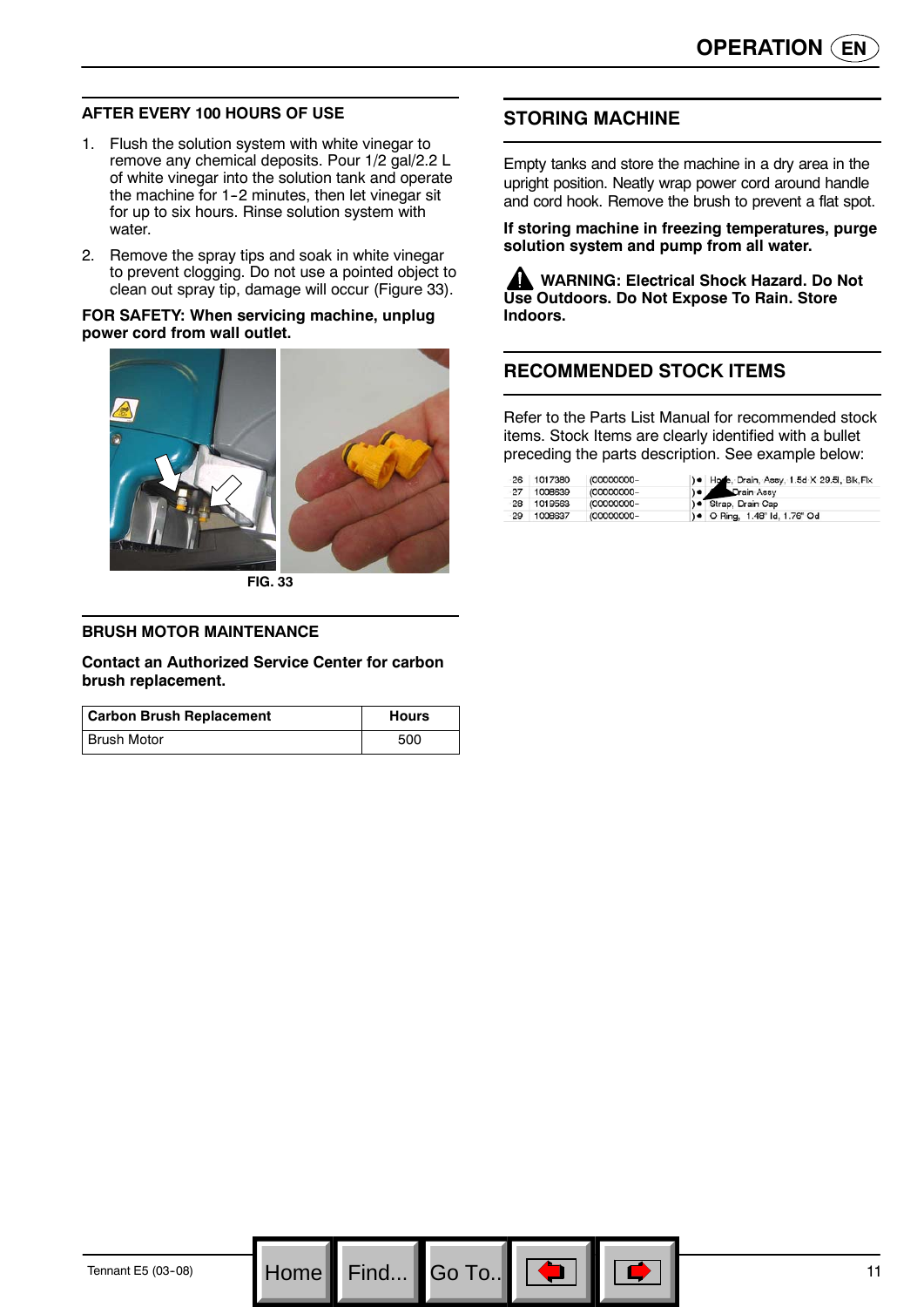# **TROUBLESHOOTING**

| <b>PROBLEM</b>            | <b>CAUSE</b>                                                           | <b>SOLUTION</b>                                                                                                                                      |
|---------------------------|------------------------------------------------------------------------|------------------------------------------------------------------------------------------------------------------------------------------------------|
| Machine does not operate. | Faulty power cord.                                                     | Replace power cord.                                                                                                                                  |
|                           | Tripped circuit breaker.                                               | Unplug power cord and determine<br>cause. Reset 7.5 amp circuit breaker<br>button. Contact Service Center if cir-<br>cuit breaker continues to trip. |
| Brush does not spin       | Tripped circuit breaker.                                               | Unplug power cord and inspect brush<br>for obstruction. Reset 2.5 amp circuit<br>breaker button.                                                     |
|                           | Broken brush belt.                                                     | <b>Contact Service Center.</b>                                                                                                                       |
|                           | Faulty brush motor or worn carbon<br>brushes.                          | <b>Contact Service Center.</b>                                                                                                                       |
| Poor water pickup.        | Loose accessory tool vacuum hose<br>port cover located on vacuum shoe. | Check vacuum hose port cover.                                                                                                                        |
|                           | Clogged shut-off float.                                                | Clean debris from shut-off float.                                                                                                                    |
|                           | Clogged vacuum intake screen.                                          | Clean debris from intake screen.                                                                                                                     |
|                           | Clogged vacuum shoe.                                                   | Clean debris from vacuum shoe.                                                                                                                       |
|                           | Worn tank cover gaskets.                                               | Replace gaskets.                                                                                                                                     |
|                           | Clogged vacuum shoe hose.                                              | Contact Service Center.                                                                                                                              |
|                           | Faulty vacuum motor.                                                   | <b>Contact Service Center.</b>                                                                                                                       |
| Uneven or no spray.       | <b>Incorrect cleaning mode.</b>                                        | Properly set cleaning mode switch.                                                                                                                   |
| (Carpet Streaking)        | Clogged spray tips.                                                    | Clean or replace tips.                                                                                                                               |
|                           | Improper spray tip angle.                                              | Adjust spray tip angle.                                                                                                                              |
|                           | Faulty spray tips.                                                     | Replace spray tips.                                                                                                                                  |
|                           | Empty solution tank.                                                   | Refill solution tank.                                                                                                                                |
|                           | Clogged solution hose screen.                                          | Clean debris from solution tank<br>screen.                                                                                                           |
|                           | Damaged solution hose.                                                 | <b>Contact Service Center.</b>                                                                                                                       |
|                           | Faulty solution pump.                                                  | <b>Contact Service Center.</b>                                                                                                                       |